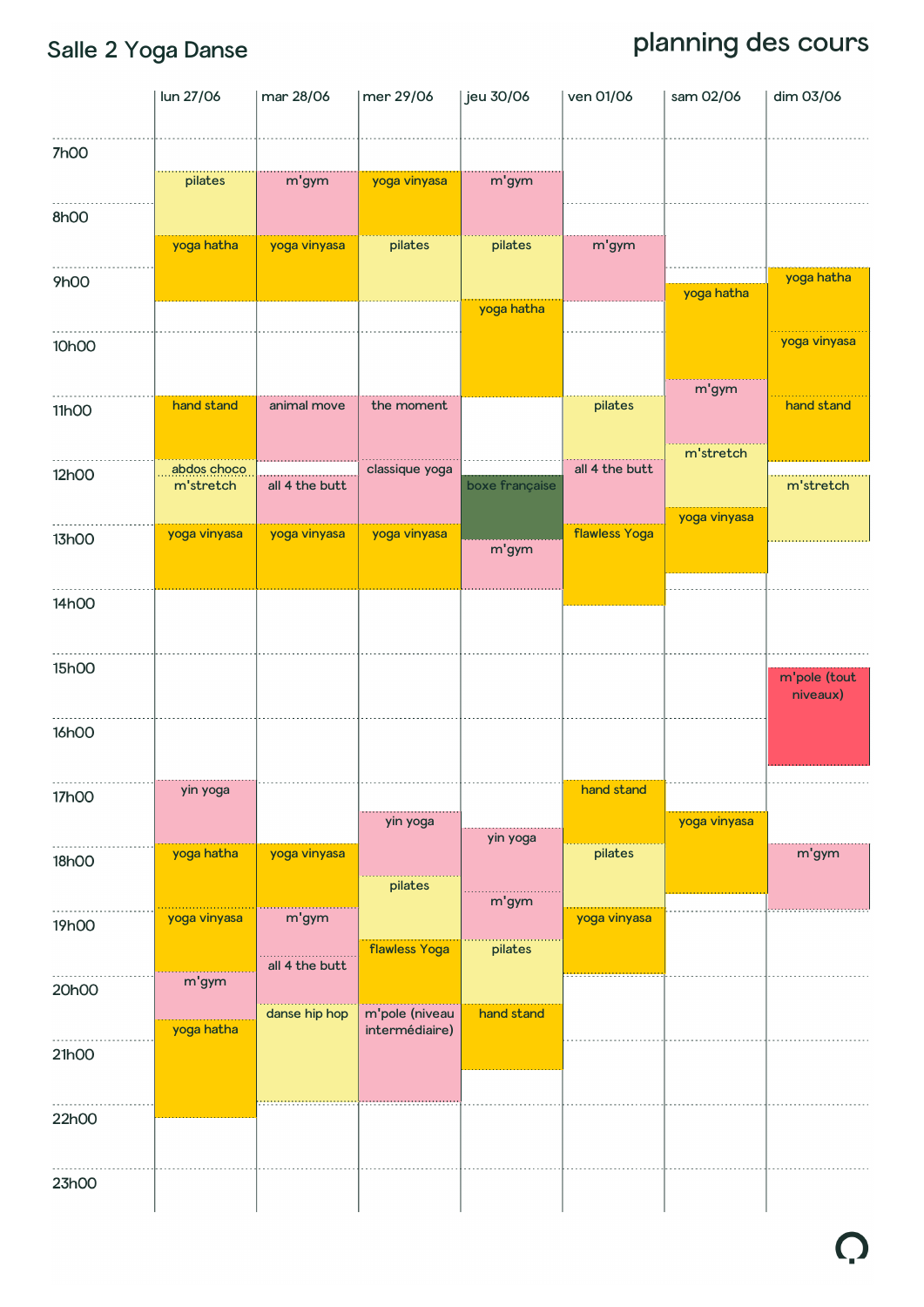#### Salle 1 Boxe-Training

|             | lun 27/06             | mar 28/06                     | mer 29/06      | jeu 30/06      | ven 01/06      | sam 02/06      | dim 03/06      |
|-------------|-----------------------|-------------------------------|----------------|----------------|----------------|----------------|----------------|
| <b>7h00</b> | hard training         | cross training                | bootcamp       | hard training  | bootcamp       |                |                |
| 8h00        |                       | abdos choco                   | abdos choco    | abdos choco    |                |                |                |
| <b>9h00</b> | cross training        | cross training<br>abdos choco | cross training | hard training  |                | cross training | hard training  |
| 10h00       |                       |                               |                |                |                | instability    | muay thai      |
| 11h00       | bootcamp              |                               |                |                |                | bootcamp       |                |
|             |                       |                               |                |                |                | cross training | cross training |
| 12h00       | all 4 the butt        | cross training                | kettlebell     | cross training | boxe française | all 4 the butt | instability    |
| 13h00       | instability           | bootcamp                      | cross training | boxe anglaise  | cross training |                |                |
| 14h00       |                       |                               |                |                |                |                |                |
| 15h00       |                       |                               |                |                |                |                |                |
| 16h00       |                       |                               |                |                |                |                |                |
| 17h00       | hard training         | instability                   | hard training  | cross training | bootcamp       | all 4 the butt | cross training |
| 18h00       | cross training        | hard training                 | cross training | kick-boxing    | boxe anglaise  | cross training | cross training |
| 19h00       | cross training        | kick-boxing                   | cross training | cross training | bootcamp       |                |                |
| 20h00       | bootcamp<br>muay thai | cross training                | bootcamp       | bootcamp       |                |                |                |
| 21h00       |                       | cross training                | boxe anglaise  |                |                |                |                |
|             |                       |                               |                |                |                |                |                |
| 22h00       |                       |                               |                |                |                |                |                |
| 23h00       |                       |                               |                |                |                |                |                |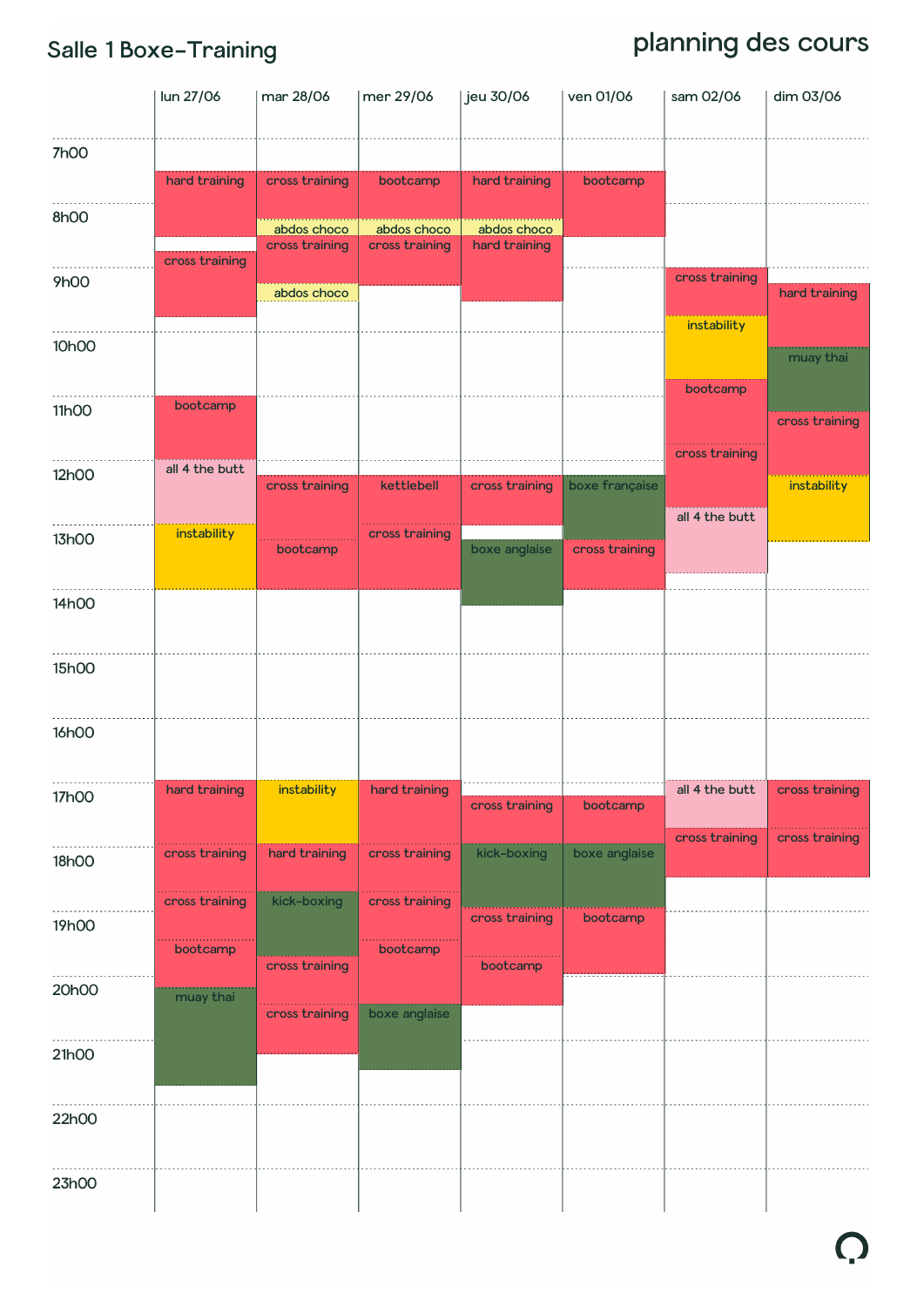#### Salle 3 Vélo

|              | lun 27/06     | mar 28/06     | mer 29/06     | Jeu 30/06 | ven 01/06 | sam 02/06  | dim 03/06  |
|--------------|---------------|---------------|---------------|-----------|-----------|------------|------------|
| <b>7h00</b>  | m'spinning    |               | hard spinning |           |           |            |            |
| 8h00         |               |               |               |           |           |            |            |
| 9h00         |               |               |               |           |           |            |            |
| 10h00        |               |               |               |           |           |            |            |
| 11h00        |               |               |               |           |           | m'spinning | m'spinning |
| 12h00        |               |               |               |           |           |            |            |
| 13h00        |               | m'spinning    |               |           |           |            |            |
| 14h00        |               |               |               |           |           |            |            |
| 15h00        |               |               |               |           |           |            |            |
| <b>16h00</b> |               |               |               |           |           |            |            |
| <b>17h00</b> |               |               |               |           |           |            |            |
| 18h00        | hard spinning |               |               |           |           |            |            |
| 19h00        | m'spinning    | hard spinning | m'spinning    |           |           |            |            |
| 20h00        | m'spinning    |               |               |           |           |            |            |
| 21h00        |               |               |               |           |           |            |            |
| 22h00        |               |               |               |           |           |            |            |
| 23h00        |               |               |               |           |           |            |            |